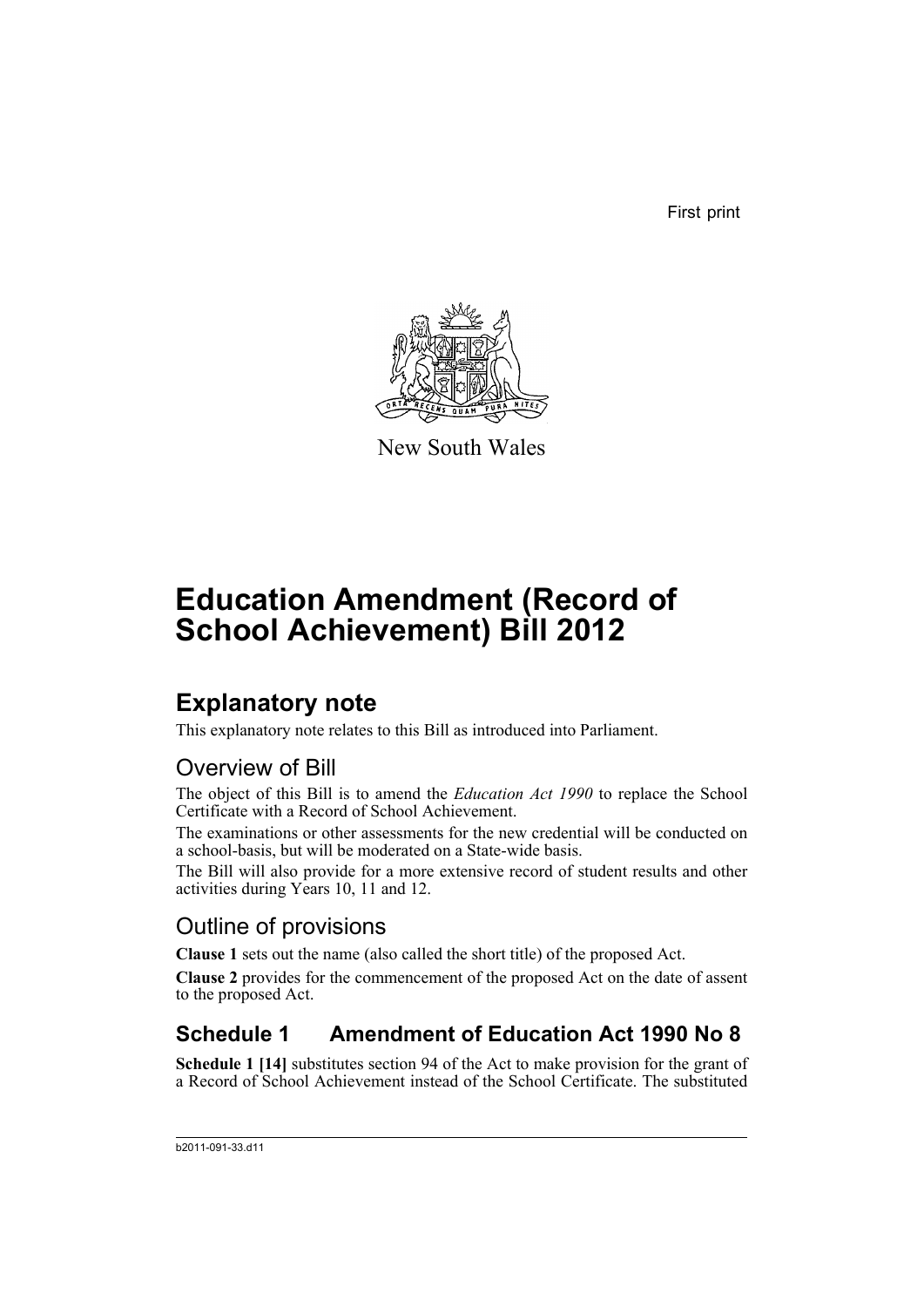Explanatory note

section continues the requirements that the student has completed Year 10 and has, to the satisfaction of the Board of Studies:

- (a) participated in the requisite courses of study, and
- (b) undertaken the requisite examinations and other assessments.

However, examinations and other assessments in relation to the grant of the Record of School Achievement will not be conducted on a State-wide basis but will be school-based and moderated on a State-wide basis.

**Schedule 1 [18]** substitutes section 98 of the Act, which currently makes provision for the issue of a record of achievement to students in Years 10, 11 and 12. The substituted section will require a more extensive record of student results and other student activities while at school to be kept and provided by the Board of Studies. Students who complete Year 10 or undertake courses in Year 11 or Year 12 will be entitled to be provided with the relevant transcript of study, whether or not they are granted a Record of School Achievement or a Higher School Certificate.

**Schedule 1 [1]–[9], [11]–[13] and [15]–[17]** replace references to the School Certificate with references to the proposed Record of School Achievement. The amendments:

- (a) retain the requirement for a designated curriculum for students who are candidates for the Record of School Achievement, and
- (b) retain the requirement that non-government schools with students who are candidates for the Record of School Achievement must be specially accredited for that purpose.

**Schedule 1 [10]** removes a transitional provision that is spent.

**Schedule 1 [19] and [20]** make, and authorise the making of, provisions of a savings or transitional nature consequent on the enactment of the proposed Act.

### **Schedule 2 Amendment of Education Regulation 2007**

**Schedule 2** makes consequential amendments to the regulation under the Act.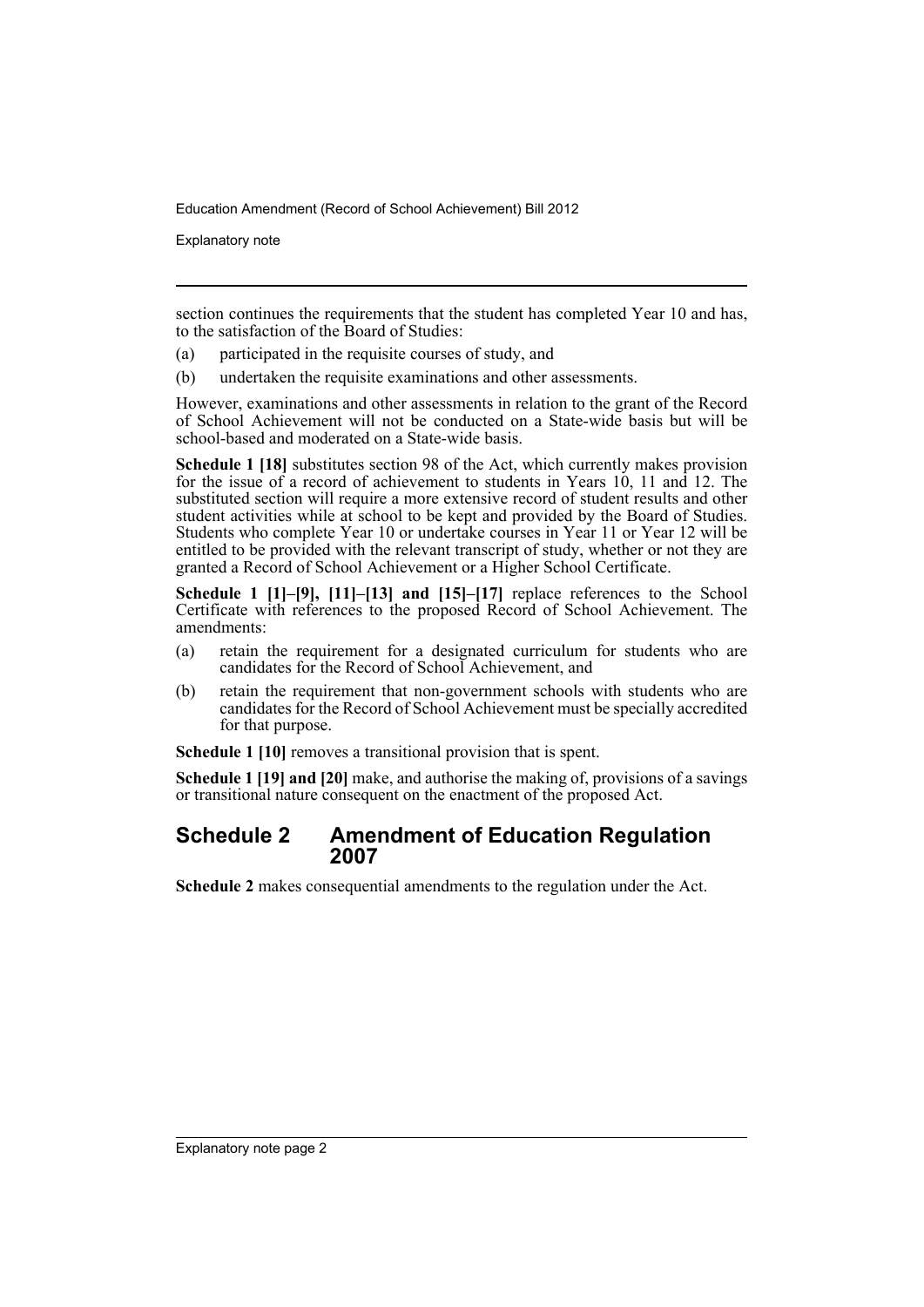First print



New South Wales

# **Education Amendment (Record of School Achievement) Bill 2012**

## **Contents**

|                                                   | Page |
|---------------------------------------------------|------|
| Name of Act                                       |      |
| 2 Commencement                                    | 2    |
| Schedule 1 Amendment of Education Act 1990 No 8   | 3    |
| Schedule 2 Amendment of Education Regulation 2007 | 8.   |
|                                                   |      |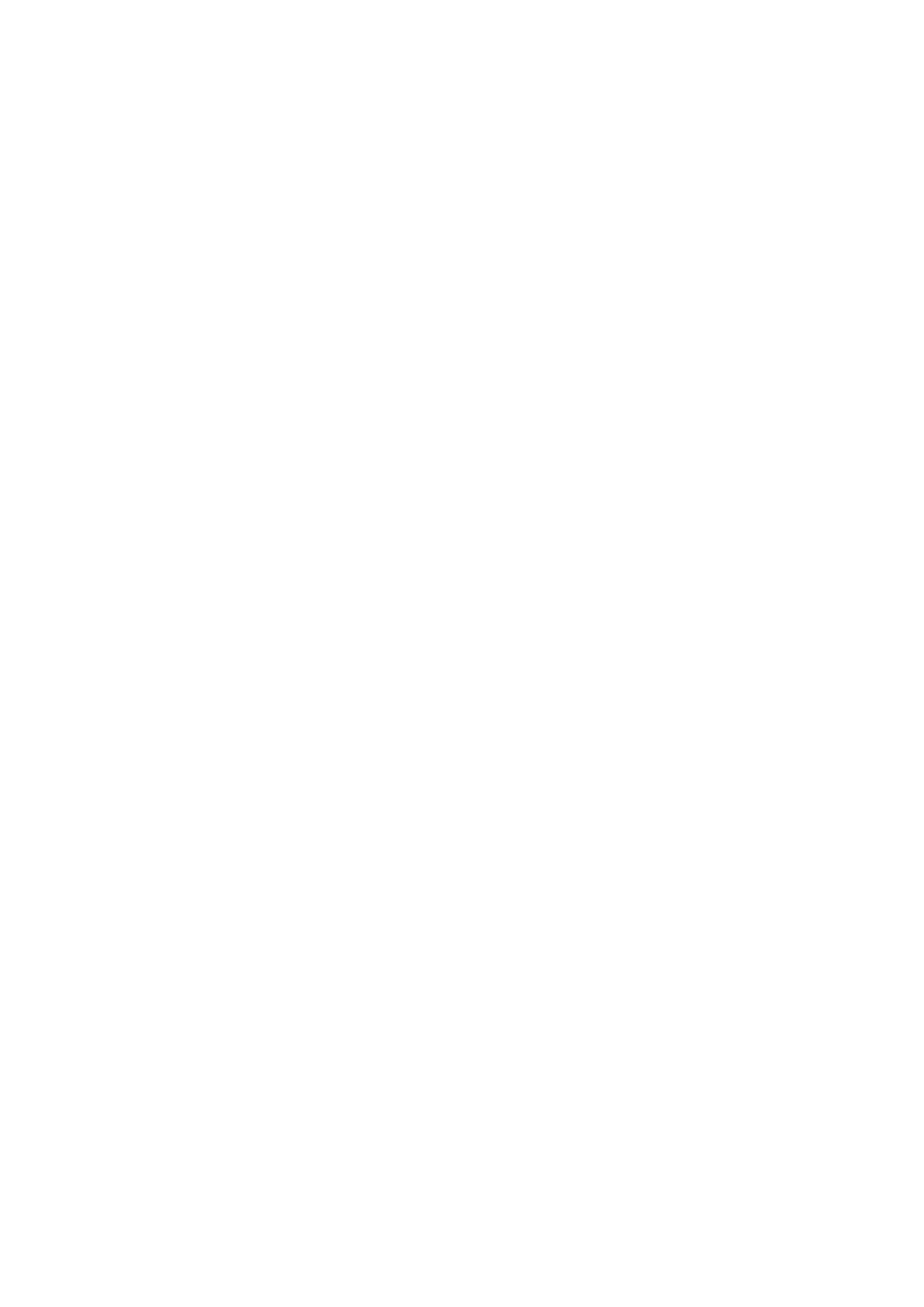

New South Wales

# **Education Amendment (Record of School Achievement) Bill 2012**

No , 2012

### **A Bill for**

An Act to amend the *Education Act 1990* to replace the School Certificate with the Record of School Achievement; and for related purposes.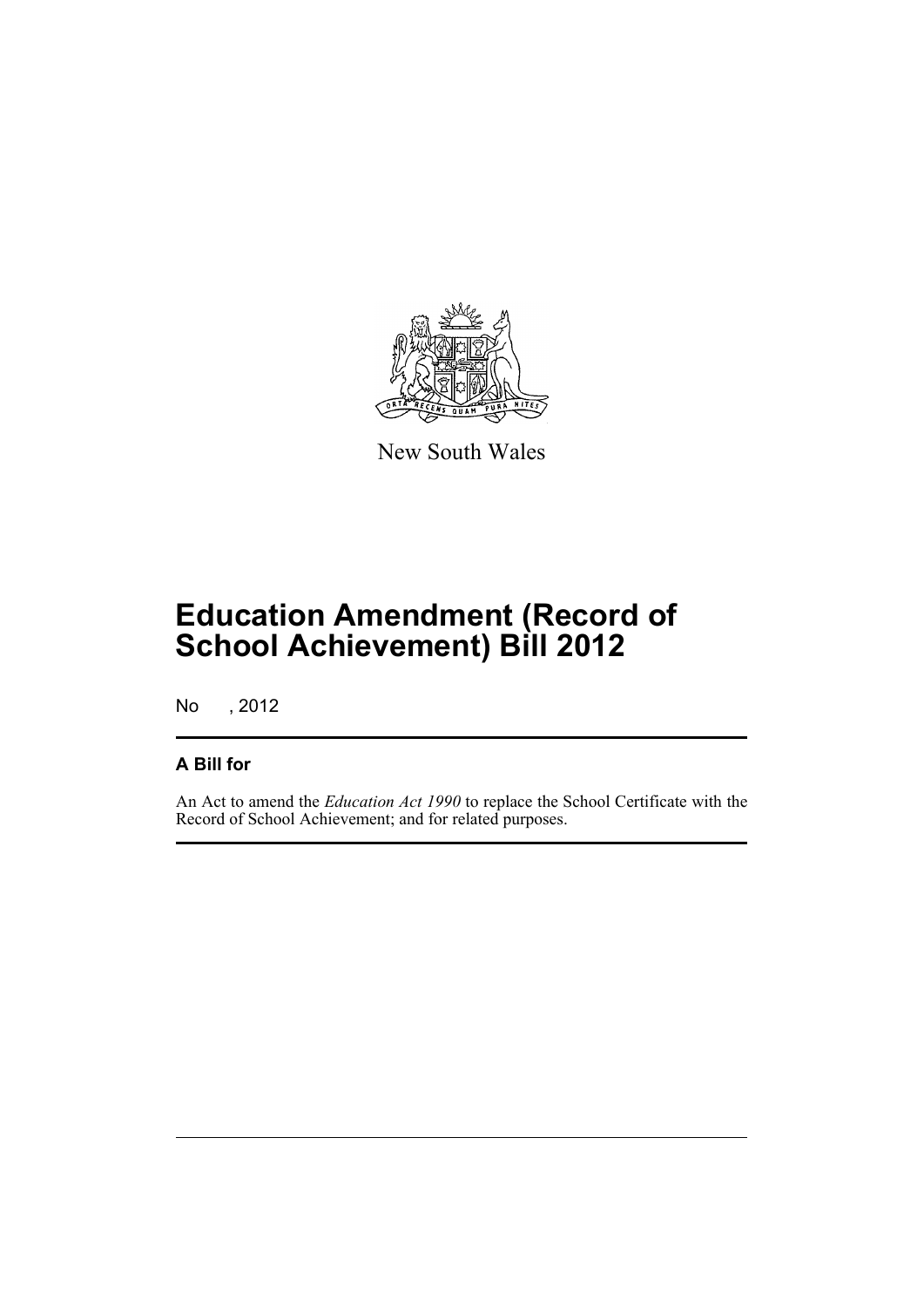<span id="page-5-1"></span><span id="page-5-0"></span>

| The Legislature of New South Wales enacts:                                     |               |
|--------------------------------------------------------------------------------|---------------|
| Name of Act                                                                    | $\mathcal{P}$ |
| This Act is the Education Amendment (Record of School Achievement)<br>Act 2012 | 3             |
| <b>Commencement</b>                                                            | 5             |
| This Act commences on the date of assent to this Act.                          | 6             |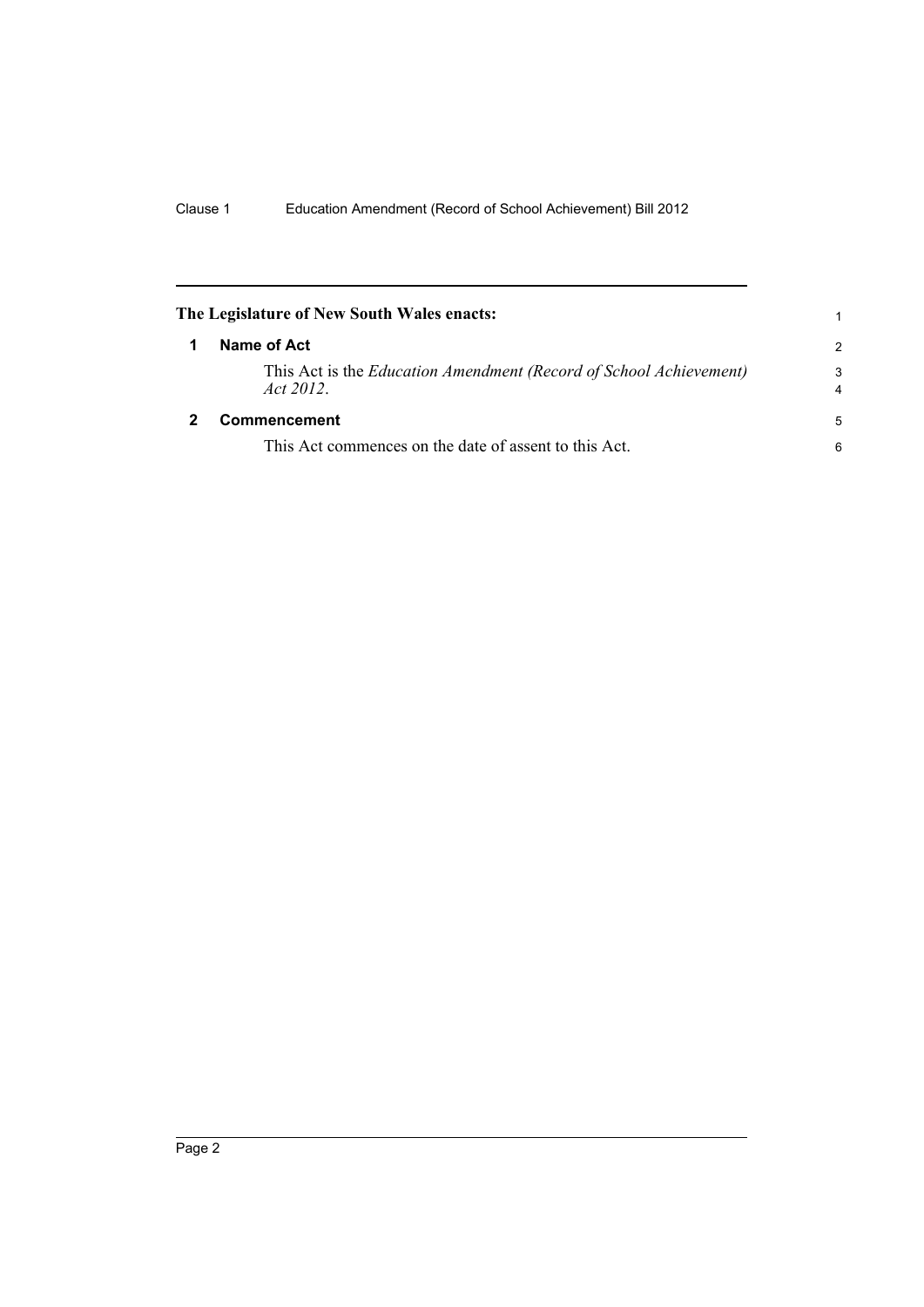Amendment of Education Act 1990 No 8 Schedule 1

<span id="page-6-0"></span>

|     | <b>Schedule 1</b>               | <b>Amendment of Education Act 1990 No 8</b>                                                                                                                                                              | $\mathbf{1}$         |
|-----|---------------------------------|----------------------------------------------------------------------------------------------------------------------------------------------------------------------------------------------------------|----------------------|
| [1] | <b>Section 3 Definitions</b>    |                                                                                                                                                                                                          | $\overline{2}$       |
|     | section $3(1)$ .                | Omit "a School Certificate" from the definition of <i>recognised certificate</i> in                                                                                                                      | 3<br>4               |
|     |                                 | Insert instead "a Record of School Achievement".                                                                                                                                                         | 5                    |
| [2] |                                 | Section 5 Principal objects of this Act                                                                                                                                                                  | 6                    |
|     | candidates" from section 5 (a). | Omit "the curriculum for School Certificate and Higher School Certificate                                                                                                                                | $\overline{7}$<br>8  |
|     |                                 | Insert instead "the curriculum for candidates for the Record of School<br>Achievement and the Higher School Certificate".                                                                                | 9<br>10              |
| [3] | Section 5 (e)                   |                                                                                                                                                                                                          | 11                   |
|     |                                 | Omit the paragraph. Insert instead:                                                                                                                                                                      | 12                   |
|     | (e)                             | to provide for the grant of Records of School Achievement<br>and Higher School Certificates and for the accreditation of<br>non-government schools that are competent to present<br>candidates for them. | 13<br>14<br>15<br>16 |
| [4] |                                 | Section 10 Minimum curriculum for secondary education (Years 7 to 10)                                                                                                                                    | 17                   |
|     |                                 | Omit "School Certificate" from section 10 (1) and (2) wherever occurring.                                                                                                                                | 18                   |
|     |                                 | Insert instead "Record of School Achievement".                                                                                                                                                           | 19                   |
| [5] |                                 | Section 11 Curriculum for Record of School Achievement candidates                                                                                                                                        | 20                   |
|     |                                 | Omit "School Certificate" wherever occurring.                                                                                                                                                            | 21                   |
|     |                                 | Insert instead "Record of School Achievement".                                                                                                                                                           | 22                   |
| [6] |                                 | Section 17 Additional curriculum requirements for government schools                                                                                                                                     | 23                   |
|     |                                 | Omit "the School Certificate" from section 17(2).                                                                                                                                                        | 24                   |
|     |                                 | Insert instead "the Record of School Achievement".                                                                                                                                                       | 25                   |
| [7] |                                 | <b>Section 18A Publication of school results</b>                                                                                                                                                         | 26                   |
|     |                                 | Omit paragraph (b) of the definition of <i>school results</i> in section 18A (1).                                                                                                                        | 27                   |
|     | Insert instead:                 |                                                                                                                                                                                                          | 28                   |
|     | (b)                             | results of recognised certificate examinations and related<br>assessments,                                                                                                                               | 29<br>30             |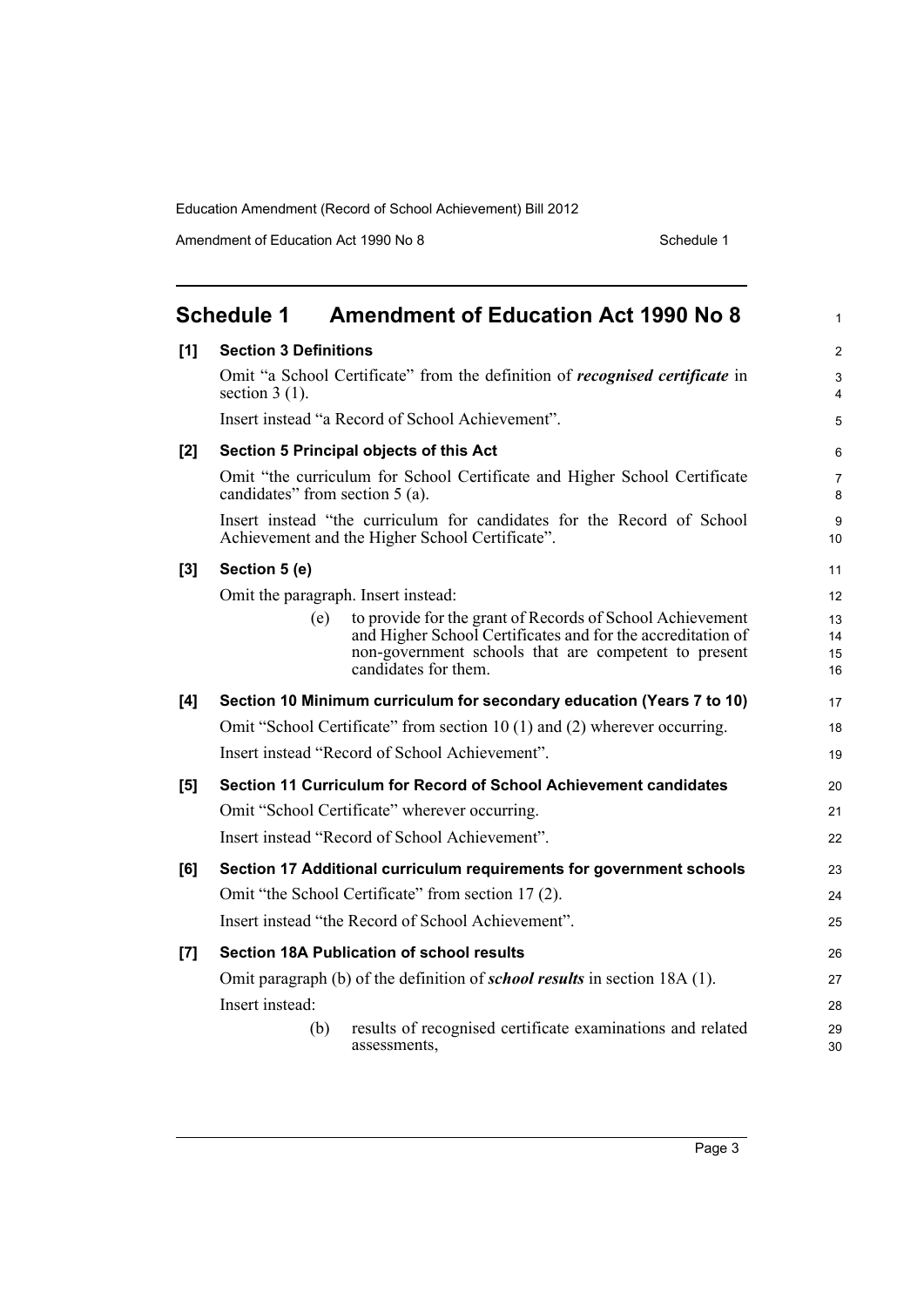Schedule 1 Amendment of Education Act 1990 No 8

| [8]    |                                                     | <b>Section 18A (6) (c)</b> |                                                                                                                           | $\mathbf{1}$                     |
|--------|-----------------------------------------------------|----------------------------|---------------------------------------------------------------------------------------------------------------------------|----------------------------------|
|        |                                                     |                            | Omit "in the case of results of School Certificate or Higher School Certificate<br>examinations and related assessments". | $\overline{2}$<br>$\mathfrak{S}$ |
|        |                                                     | related assessments".      | Insert instead "in the case of results of recognised certificate examinations and                                         | $\overline{4}$<br>5              |
| [9]    |                                                     |                            | Part 8, heading and Part 8, Division 2, heading                                                                           | 6                                |
|        |                                                     |                            | Omit "Certificates" wherever occurring. Insert instead "Awards".                                                          | $\overline{7}$                   |
| $[10]$ |                                                     |                            | Section 84 Accreditation of existing registered non-government schools                                                    | 8                                |
|        | Omit the section.                                   |                            |                                                                                                                           | 9                                |
| $[11]$ | schools                                             |                            | Section 85 Applications for accreditation of registered non-government                                                    | 10<br>11                         |
|        |                                                     |                            | Omit "the School Certificate" from section 85 (1).                                                                        | 12                               |
|        |                                                     |                            | Insert instead "the Record of School Achievement".                                                                        | 13                               |
| $[12]$ | Section 93 Conducting school that is not accredited |                            |                                                                                                                           | 14                               |
|        |                                                     |                            | Omit "the School Certificate" from section 93 (1) and (2) wherever occurring.                                             | 15                               |
|        |                                                     |                            | Insert instead "the Record of School Achievement".                                                                        | 16                               |
| $[13]$ |                                                     | Section 93 (1) and (2)     |                                                                                                                           | 17                               |
|        |                                                     |                            | Omit "that Certificate" wherever occurring. Insert instead "that award".                                                  | 18                               |
| $[14]$ | <b>Section 94</b>                                   |                            |                                                                                                                           |                                  |
|        | Omit the section. Insert instead:                   |                            |                                                                                                                           |                                  |
|        | 94                                                  |                            | <b>Record of School Achievement</b>                                                                                       | 21                               |
|        | (1)                                                 | to students:               | Records of School Achievement are to be granted by the Board                                                              | 22<br>23                         |
|        |                                                     | who:<br>(a)                |                                                                                                                           | 24                               |
|        |                                                     | (i)                        | have attended a government school, or                                                                                     | 25                               |
|        |                                                     | (ii)                       | have attended a registered non-government school<br>to which a current certificate of accreditation for                   | 26                               |
|        |                                                     |                            | presentation of candidates for the Record of School                                                                       | 27<br>28                         |
|        |                                                     |                            | Achievement applies, or                                                                                                   | 29                               |
|        |                                                     | (iii)                      | have attended a school outside New South Wales<br>recognised by the Board, and                                            | 30<br>31                         |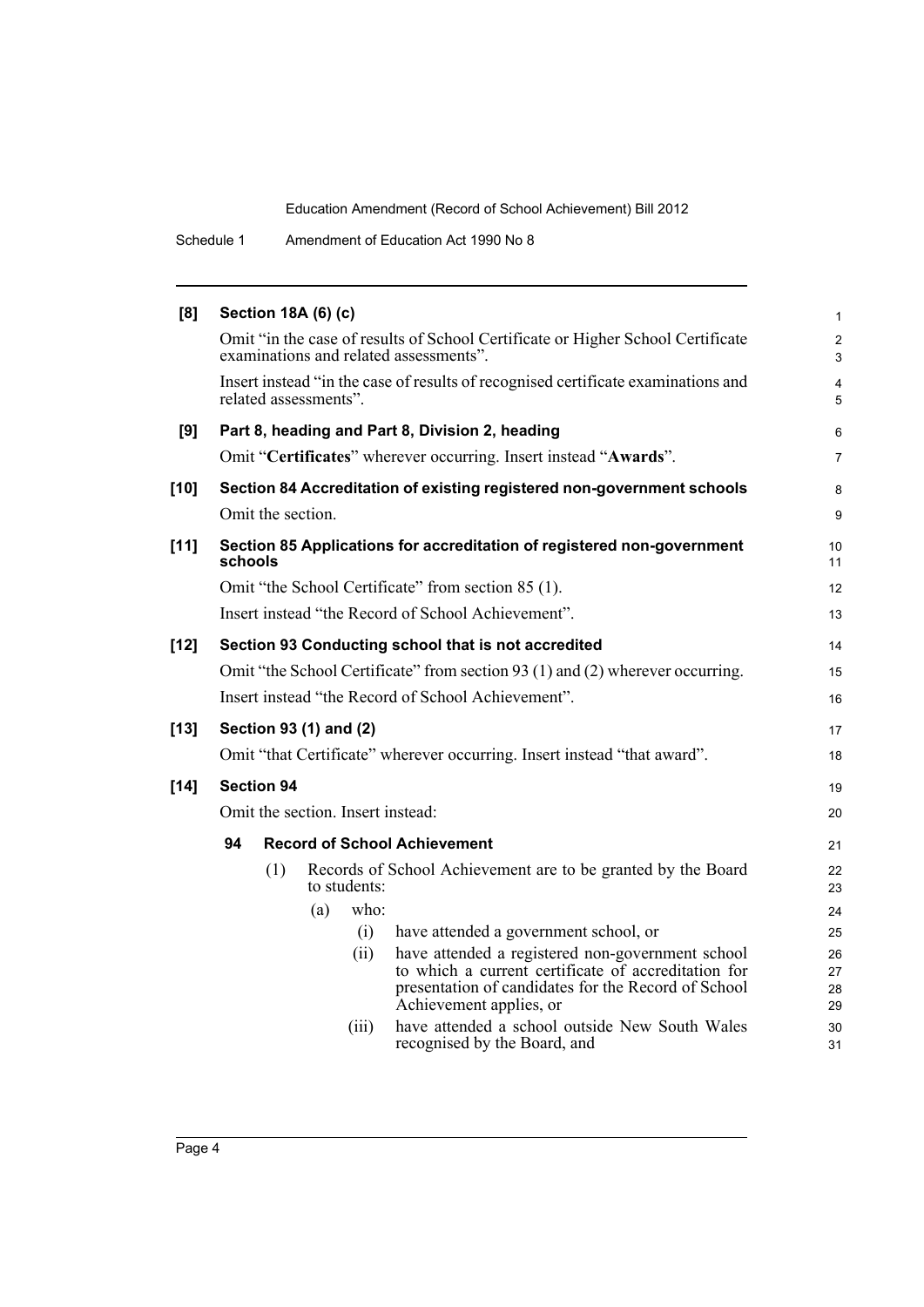Amendment of Education Act 1990 No 8 Schedule 1

|        |                 | (b) | who have participated, to the Board's satisfaction, in<br>courses of study which have been determined under this<br>Act as appropriate to be undertaken by candidates for the<br>Record of School Achievement, and                                                                     | 1<br>$\overline{2}$<br>3<br>4 |
|--------|-----------------|-----|----------------------------------------------------------------------------------------------------------------------------------------------------------------------------------------------------------------------------------------------------------------------------------------|-------------------------------|
|        |                 | (c) | who have been accepted by the Board as having<br>satisfactorily completed those courses of study, and                                                                                                                                                                                  | 5<br>6                        |
|        |                 | (d) | who have, to the Board's satisfaction, undertaken the<br>requisite examinations or other forms of assessment, and                                                                                                                                                                      | 7<br>8                        |
|        |                 | (e) | who have complied with any requirements prescribed by<br>the regulations or any requirements imposed by the<br>Minister or the Board, and                                                                                                                                              | 9<br>10<br>11                 |
|        |                 | (f) | who have completed Year 10.                                                                                                                                                                                                                                                            | 12                            |
|        | (2)             |     | The requisite examinations or other assessments may be<br>conducted on a school-basis, but are to be moderated on a<br>State-wide basis in the learning areas and in the manner<br>determined by the Board.                                                                            | 13<br>14<br>15<br>16          |
|        | (3)             |     | The Board may refuse to grant a Record of School Achievement<br>to a student whose attendance or application at school has been<br>of such an unsatisfactory character that the granting of a Record<br>of School Achievement would not, in the opinion of the Board,<br>be justified. | 17<br>18<br>19<br>20<br>21    |
|        | (4)             |     | Records of School Achievement are to be granted in the manner<br>determined by the Board.                                                                                                                                                                                              | 22<br>23                      |
| $[15]$ |                 |     | <b>Section 95 Higher School Certificate</b>                                                                                                                                                                                                                                            | 24                            |
|        |                 |     | Omit "School Certificate" from section 95 (1) (a).                                                                                                                                                                                                                                     | 25                            |
|        |                 |     | Insert instead "Record of School Achievement".                                                                                                                                                                                                                                         | 26                            |
| [16]   |                 |     | Section 95A Award of Record of School Achievement or Higher School<br>Certificate to students following special course of study                                                                                                                                                        | 27<br>28                      |
|        |                 |     | Omit "the requirement in section 94 that a candidate for the School Certificate<br>undertake a test referred to in section 94 (2)" from section 95A (1).                                                                                                                               | 29<br>30                      |
|        | in section 94". |     | Insert instead "the requirement in section 94 that a candidate for the Record of<br>School Achievement undertake an examination or other assessment referred to                                                                                                                        | 31<br>32<br>33                |
| $[17]$ |                 |     | <b>Section 97 Reconsideration of decisions</b>                                                                                                                                                                                                                                         | 34                            |
|        |                 |     | Omit "a School Certificate" from section 97 (1).                                                                                                                                                                                                                                       | 35                            |
|        |                 |     | Insert instead "a Record of School Achievement".                                                                                                                                                                                                                                       | 36                            |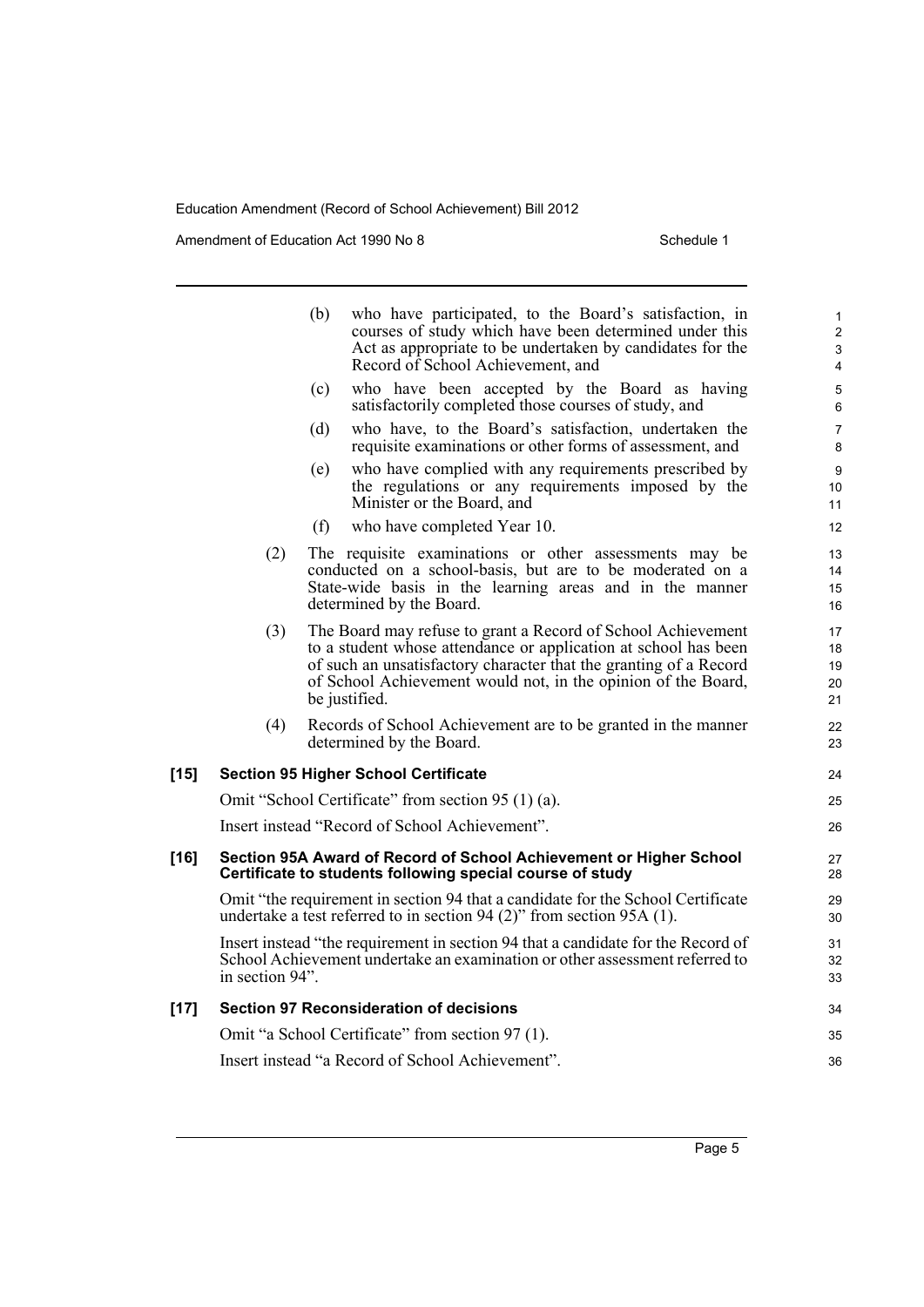Schedule 1 Amendment of Education Act 1990 No 8

| $[18]$ | <b>Section 98</b>                                                                                                                                              |                                                                                  |                                                                                                                                                                                                                                                                                                                                                                   |                                          |
|--------|----------------------------------------------------------------------------------------------------------------------------------------------------------------|----------------------------------------------------------------------------------|-------------------------------------------------------------------------------------------------------------------------------------------------------------------------------------------------------------------------------------------------------------------------------------------------------------------------------------------------------------------|------------------------------------------|
|        | Omit the section. Insert instead:                                                                                                                              |                                                                                  |                                                                                                                                                                                                                                                                                                                                                                   | $\overline{2}$                           |
|        | 98                                                                                                                                                             | Recording student results and activities and provision of<br>transcript of study |                                                                                                                                                                                                                                                                                                                                                                   |                                          |
|        |                                                                                                                                                                | (1)                                                                              | The Board is to keep a record of a student's results in courses of<br>study undertaken in Years 10, 11 and 12 for a recognised<br>certificate<br>at a government school<br>or an<br>accredited<br>non-government school. The record may include any other<br>information relating to the student's activities while at school as<br>the Board thinks appropriate. | 5<br>6<br>$\overline{7}$<br>8<br>9<br>10 |
|        |                                                                                                                                                                | (2)                                                                              | The Board may provide a transcript of study that sets out a<br>student's record:                                                                                                                                                                                                                                                                                  | 11<br>12                                 |
|        |                                                                                                                                                                |                                                                                  | (a)<br>to the student, or                                                                                                                                                                                                                                                                                                                                         | 13                                       |
|        |                                                                                                                                                                |                                                                                  | to the school attended by the student, or<br>(b)                                                                                                                                                                                                                                                                                                                  | 14                                       |
|        |                                                                                                                                                                |                                                                                  | to any other person or body authorised by the regulations.<br>(c)                                                                                                                                                                                                                                                                                                 | 15                                       |
|        |                                                                                                                                                                | (3)                                                                              | The Board is required to provide a transcript of study to any of<br>the following students if requested by the student:                                                                                                                                                                                                                                           | 16<br>17                                 |
|        |                                                                                                                                                                |                                                                                  | a student who completes Year 10 (whether or not the<br>(a)<br>student leaves school),                                                                                                                                                                                                                                                                             | 18<br>19                                 |
|        |                                                                                                                                                                |                                                                                  | a student who undertakes courses of study in Year 11 or 12<br>(b)<br>for the minimum period determined by the Board (but only<br>when the student leaves school).                                                                                                                                                                                                 | 20<br>21<br>22                           |
|        |                                                                                                                                                                | (4)                                                                              | Transcripts of study are to be provided in the manner determined<br>by the Board.                                                                                                                                                                                                                                                                                 | 23<br>24                                 |
|        | A record is to be kept and a transcript of study provided under this<br>(5)<br>section whether or not the student is also granted a recognised<br>certificate. |                                                                                  | 25<br>26<br>27                                                                                                                                                                                                                                                                                                                                                    |                                          |
|        |                                                                                                                                                                | (6)                                                                              | The Board may provide special records of achievement to<br>students with intellectual disabilities who undertake formal<br>courses of study even though the courses are not undertaken for<br>a recognised certificate.                                                                                                                                           | 28<br>29<br>30<br>31                     |
| $[19]$ |                                                                                                                                                                |                                                                                  | Schedule 3 Savings, transitional and other provisions                                                                                                                                                                                                                                                                                                             | 32                                       |
|        |                                                                                                                                                                |                                                                                  | Insert at the end of clause $2(1)$ :                                                                                                                                                                                                                                                                                                                              | 33                                       |
|        | Education Amendment (Record of School Achievement) Act 2012                                                                                                    |                                                                                  |                                                                                                                                                                                                                                                                                                                                                                   | 34                                       |
|        |                                                                                                                                                                |                                                                                  |                                                                                                                                                                                                                                                                                                                                                                   |                                          |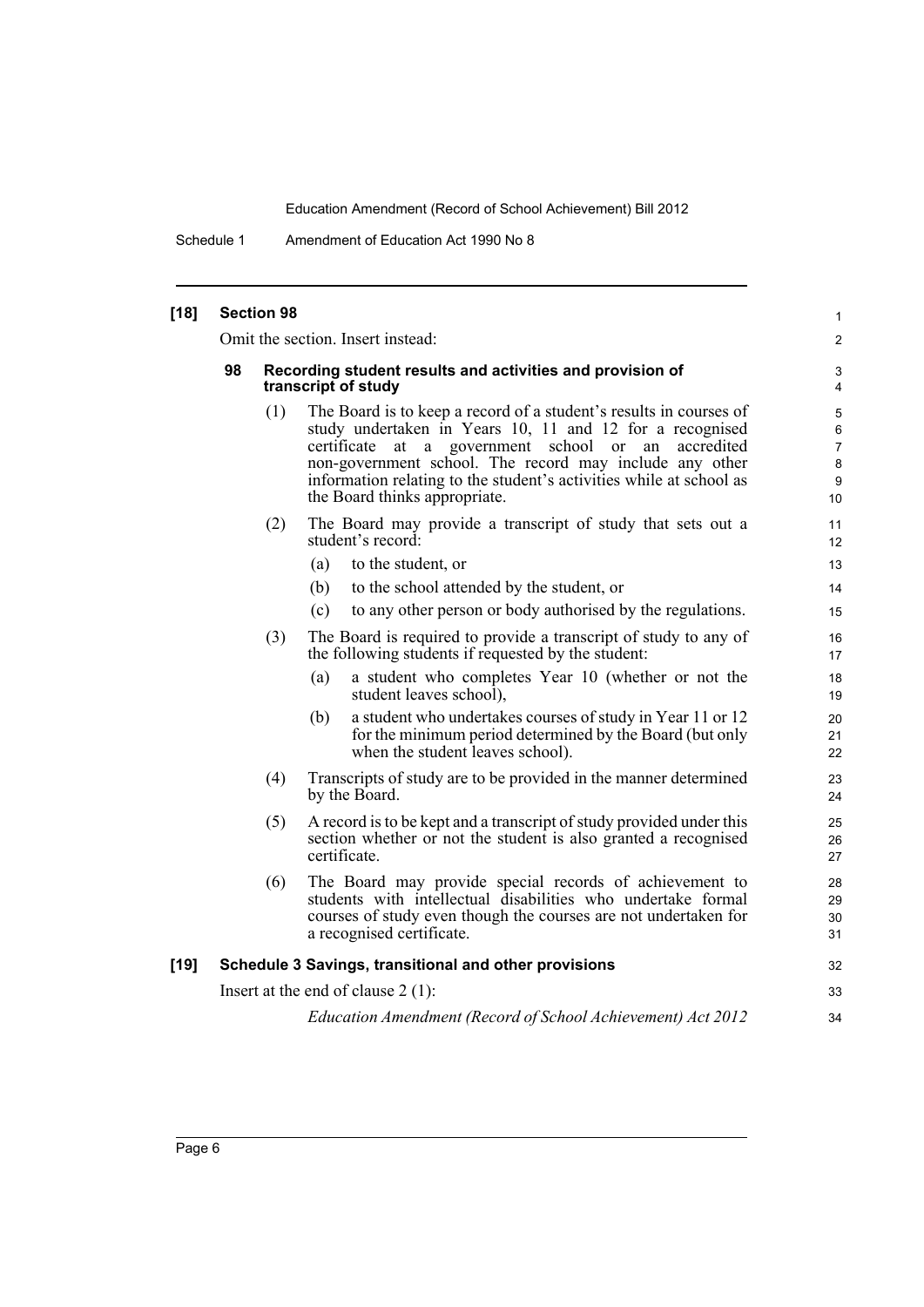of School Achievement.

Amendment of Education Act 1990 No 8 Schedule 1

#### **[20] Schedule 3** Insert at the end of the Schedule with appropriate Part and clause numbers: **Part Provisions consequent on enactment of Education Amendment (Record of School Achievement) Act 2012 Application of amendments to students in Year 11 or Year 12** The amendments made by the *Education Amendment (Record of School Achievement) Act 2012* do not apply in relation to Year 11 or Year 12 students in 2012 or Year 12 students in 2013. **Continuation of accreditation of non-government schools** The amendments made to Division 1 of Part 8 of this Act by the *Education Amendment (Record of School Achievement) Act 2012* do not affect any accreditation in force immediately before the commencement of those amendments. Any such accreditation for the purposes of presenting candidates for the School Certificate is taken to be an accreditation for the purposes of presenting candidates for the Record of School Achievement. **Continuation of curriculum for School Certificate candidates** The amendment made to section 11 of this Act by the *Education Amendment (Record of School Achievement) Act 2012* does not affect the curriculum during Year 7 to Year 10 for students who are candidates for the School Certificate that is in force immediately before the commencement of that amendment. Any such curriculum is (until duly changed) the curriculum during Year 7 to Year 10 for students who are candidates for the Record 1 2 3 4 5 6 7 8 9 10 11 12 13 14 15 16 17 18 19 20 21 22 23 24 25

26